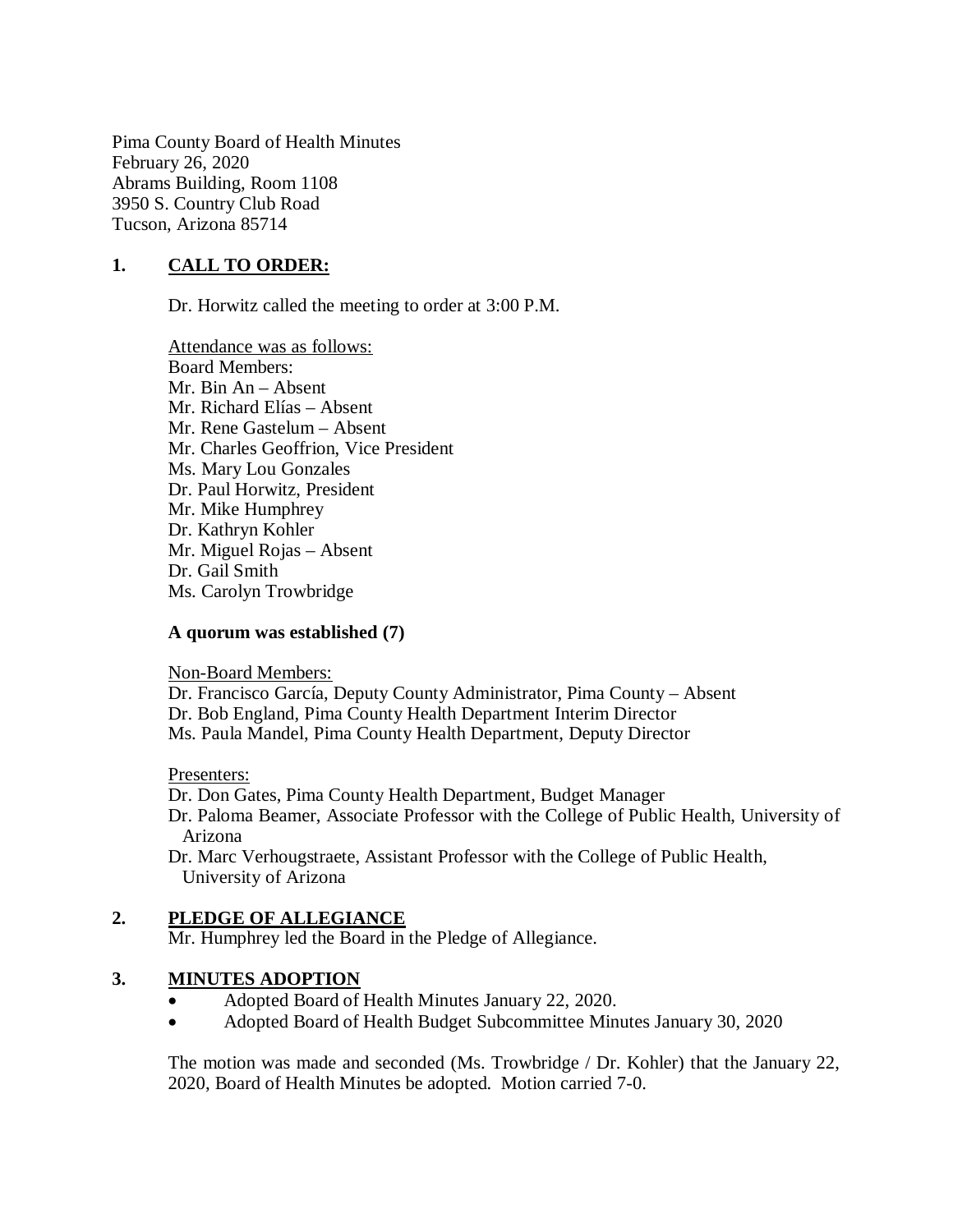The motion was made and seconded (Ms. Gonzales / Mr. Humphrey) that the January 30, 2020, Board of Health Budget Subcommittee Minutes be adopted. Motion carried 7-0.

## **4. DIRECTOR'S UPDATE**

 Dr. England shared that second interviews for the Health Department Director applicants are scheduled for March.

 Dr. England updated the Board on the coronavirus. All jurisdictions are following CDC guidelines for those returning travelers from China. This guideline will change as it spreads. 79 travelers have been interviewed, placed in risk category (low, med, high), and quarantined (at home) if in high risk. There are no cases in Pima County.

The coronavirus is contagious, the infection is usually mild, asymptomatic infection exists, those who are asymptomatic can transfer the infection. Due to the potential of community spread the CDC guidelines are likely to fail. The number of infections will be higher than the reported cases. The mortality rate is likely approximate to what is seen in influenza. Earlier this week, the CDC was reporting that it may be time to close schools, businesses, transit, and cancel public events. Dr. England stated that this coronavirus will feel like a bad flu season and based on Dr. England's experience public events, businesses, and schools don't close for the flu. If this is done, more harm can occur due to economic consequences than the disease may cause.

Dr. Horwitz inquired who has the authority to close schools. Dr. England stated that each State has Public Health authority and delegates that down to the local level. Dr. England has the authority in Pima County to close schools, as do individual school districts and schools.

Dr. Horwitz inquired how the HD is handling the community panic factor. Dr. England stated that the HD continues to communicate with health care partners, hospitals, and urgent cares and use community notices via press releases, news and radio interviews, and social media. The Public Health message is the same as the flu season; wash hands, don't touch face, don't shake hands, stay home if sick, stay home if immune suppressed, get plenty of rest, and drink lots of water.

Ms. Mandel stated that the Pima County HD's website is updated daily to keep those visiting the site informed on any cases in Pima County and what should be done to mitigate the chances of acquiring the virus.

There are not yet test kits available from the CDC, however, test reagents are being released soon to state labs. Once the reagents are provided it will take the labs approximately a week to get approved for testing. How much testing a lab performs depends on capacity of the lab and the quantity of reagent provided. Currently, all tests are being done in Atlanta and the turnaround time can be up to a week-and-a-half. Based on CDC's criteria, early community spread may not be identified.

Dr. England's plan is to not inflate public concern and suggests the Board Members reinforce this message to their Board of Supervisor if an opportunity arises.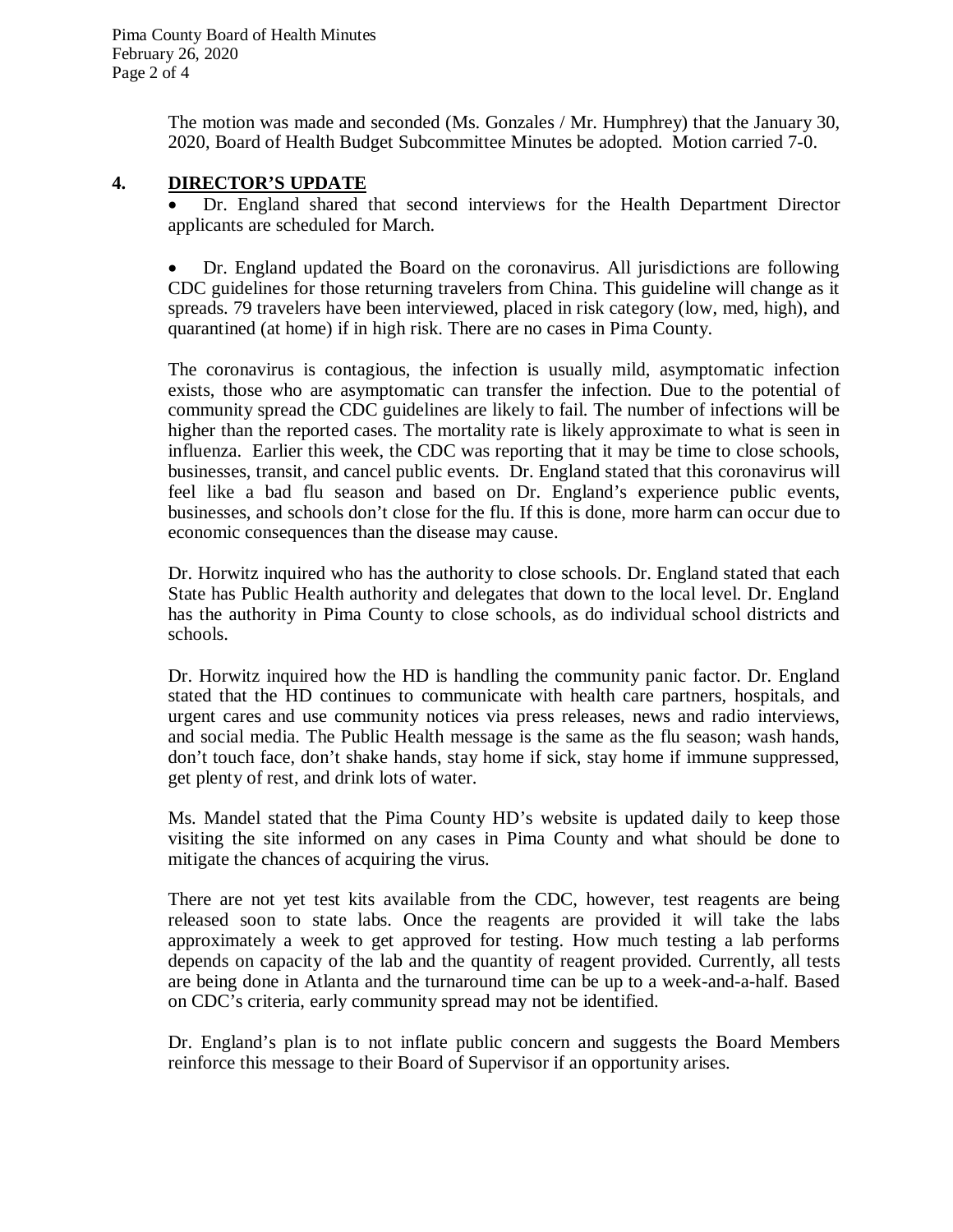Dr. Kohler inquired if there is a spontaneous development of COVID-19 or if the development is created. Dr. England responded that this is a spontaneous mutation, as this happens frequently with Coronaviruses.

## **5. BOARD OF HEALTH BUDGET SUBCOMMITTEE UPDATE**

 Dr. Horwitz acknowledged and thanked Ms. Gonzales, Ms. Trowbridge, Mr. Geoffrion and Dr. Gates for their efforts with the budget subcommittee. Dr. Gates shared with the Board that the committee met three times discussing the status of the Health Fund Budget. Potential project opportunities include suicide prevention, suicide mortality review, and studies on the effects of gun violence in Pima County. These projects can be funded independent of the HD Health Fund.

 Dr. Horwitz shared that he's been assured that the Health Fund balance will be maintained and that Pima County Human Resources will revisit all nursing salary studies due to the difficulty of retaining Public Health Nurses (PHN). Dr. Gates shared that a pay increase could be \$250,000-\$500,000.

 Dr. Gates shared that an accounting change, loss of a \$600,000 credit occurred that improves the optics of the budget. Further, with the funding of the Golden Pin property build-out and the possible PHN pay increase the HD budget will be able to fund these project opportunities.

 Dr. Gates shared that in June, the Board of Supervisors are expected to adopt the County budget.

 Ms. Trowbridge inquired if the HD is moving forward with making feminine menstrual products more available. Dr. Gates shared that the HD will promote and partner this project with other agencies. This will not have an impact on the budget.

## **6. PRESENTATION OF PER- AND POLYFLUORALKYL SUBSTANCE REPORT FOR ACCEPTANCE**

 Dr. England introduced Dr. Beamer and Dr. Verhougstraete who are among the writers of this report. Dr. England shared that the Board of Health needs to accept receipt of this report so that it can be made public.

Dr. Beamer shared that she and Dr. Verhougstraete presented the preliminary findings for the Per- and Polyfluoralkyl (PFAS) in Pima County report in April 2019. Since then the report was changed to add the table of the health effects and the addition of data that local water agencies, Pima County Department of Environmental Quality, Regional Wastewater Reclamation Department provided as of August 2019. There are 99 studies that show significant associations between PFAS and disease. Due to PFAS issues changing day-by-day additional findings have been released since this report was finalized. The conclusions are the same; there are high levels of PFAS in certain parts of the ground water but not in drinking water supplies, with the exception of Marana which has slightly elevated levels.

Dr. Verhougstraete shared that part of the PFAS report is focused on interventions to prevent exposure from drinking water. A three-to-four step reverse osmosis system generally include a granular activated carbon filtration system. These filtration systems should be approved by the National Scientific Foundation that is the agency that sets the standards for removal.